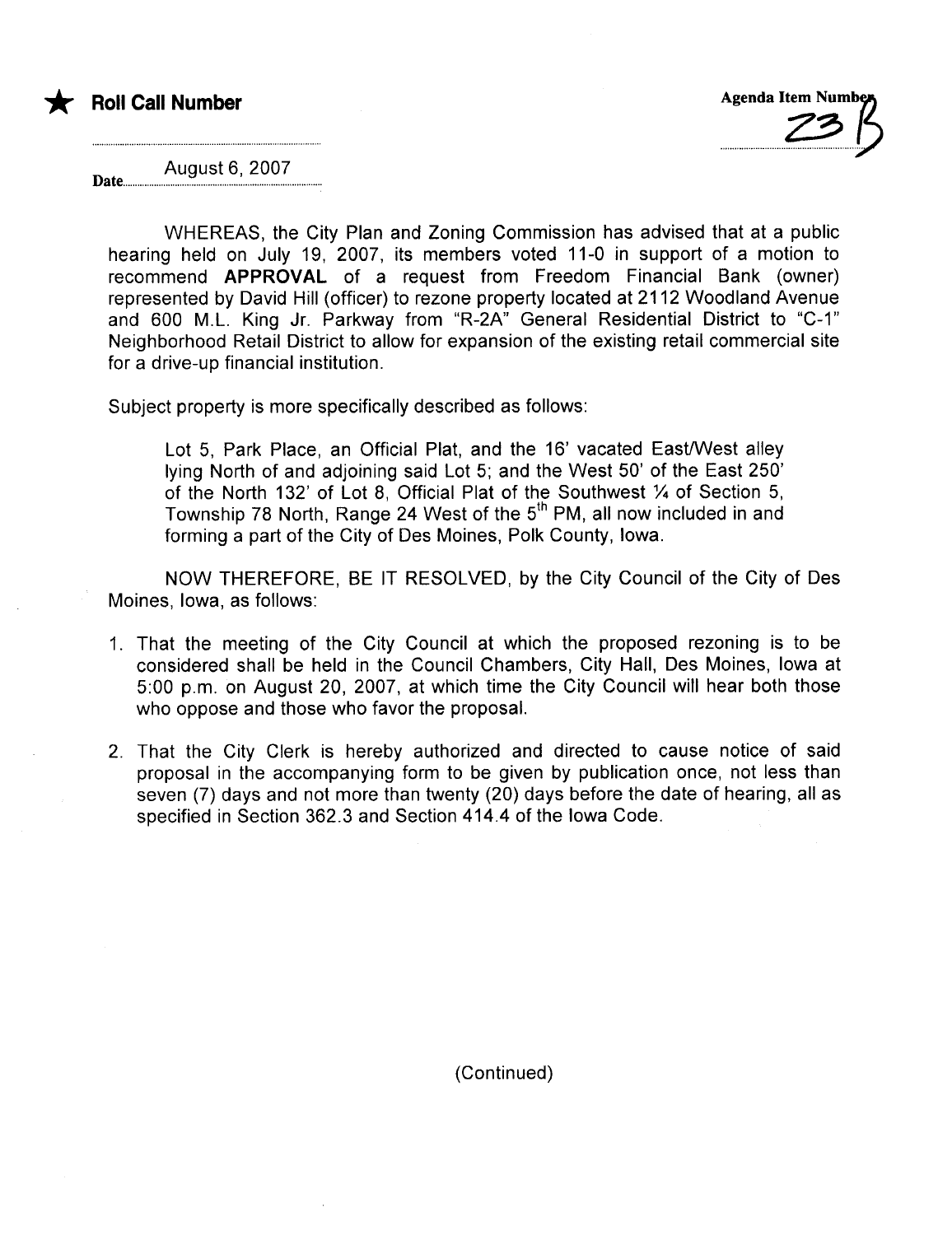August 6, 2007

Date  $\frac{1}{2}$ -2-

\*Roll Call Number Agenda Item Number

MOVED by \_\_\_\_\_\_\_\_\_\_\_\_\_\_\_\_\_\_\_\_\_\_\_\_\_\_\_ to adopt.

FORM APPROVED:

FORM APPROVED:<br>Roger K. Brown

Assistant City Attorney

(ZON2007 -00092)

| <b>COUNCIL ACTION</b> | <b>YEAS</b> | <b>NAYS</b> | <b>PASS</b> | <b>ABSENT</b>   | <b>CERTIFICATE</b>                                                                                   |
|-----------------------|-------------|-------------|-------------|-----------------|------------------------------------------------------------------------------------------------------|
| <b>COWNIE</b>         |             |             |             |                 |                                                                                                      |
| <b>COLEMAN</b>        |             |             |             |                 | I, DIANE RAUH, City Clerk of said City hereby                                                        |
| <b>HENSLEY</b>        |             |             |             |                 | certify that at a meeting of the City Council of<br>said City of Des Moines, held on the above date, |
| <b>KIERNAN</b>        |             |             |             |                 | among other proceedings the above was adopted.                                                       |
| <b>MAHAFFEY</b>       |             |             |             |                 |                                                                                                      |
| <b>MEYER</b>          |             |             |             |                 | IN WITNESS WHEREOF, I have hereunto set my<br>hand and affixed my seal the day and year first        |
| <b>VLASSIS</b>        |             |             |             |                 | above written.                                                                                       |
| <b>TOTAL</b>          |             |             |             |                 |                                                                                                      |
| <b>MOTION CARRIED</b> |             |             |             | <b>APPROVED</b> |                                                                                                      |
|                       |             |             |             |                 |                                                                                                      |
|                       |             |             |             |                 |                                                                                                      |
|                       |             |             |             | Mayor           | City                                                                                                 |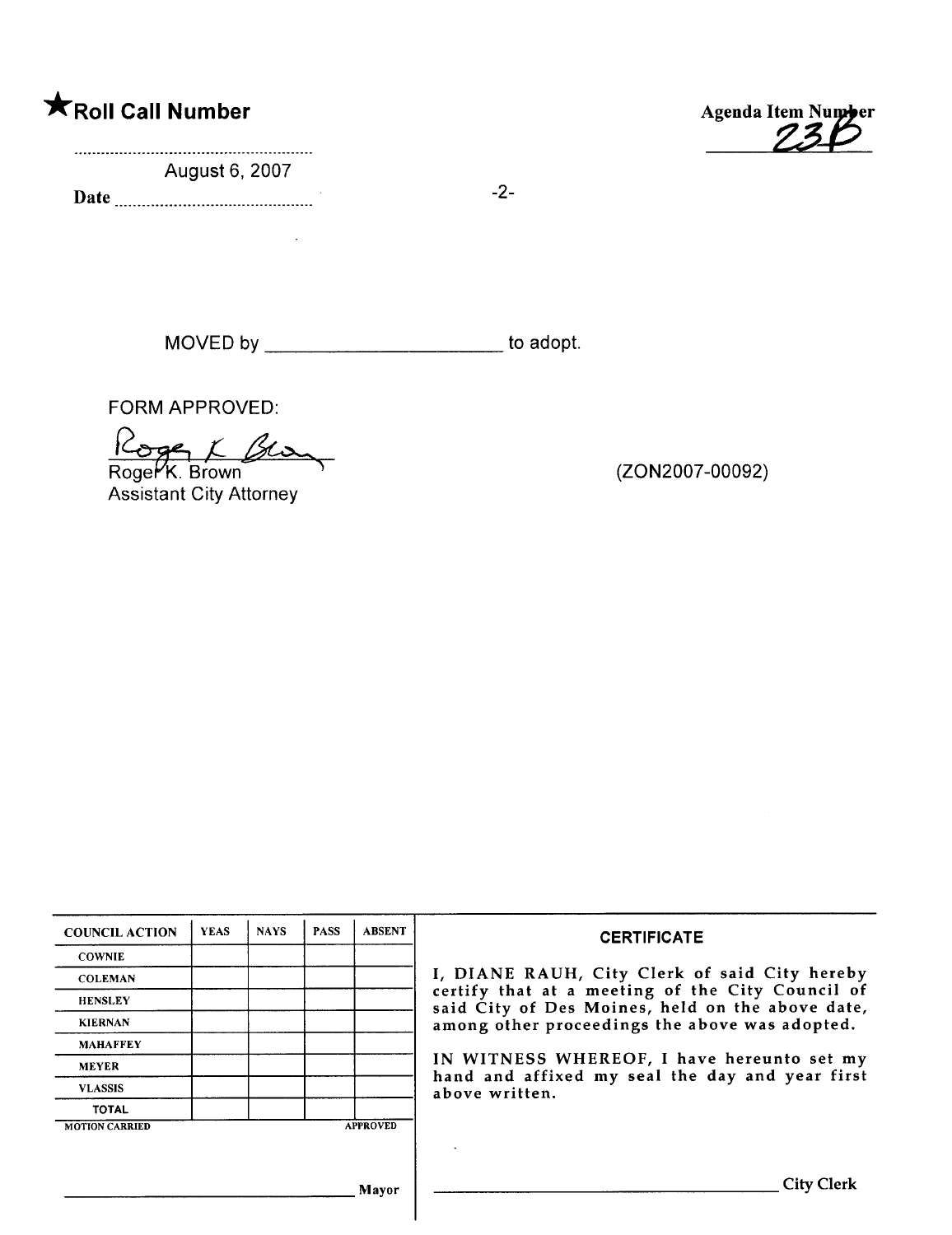|                                                 |                                                                                |                                                      | Request from Freedom Financial Bank (owner) represented by David Hill (officer) to                                                                                                       |  |              |                      |               |       |              | File # |
|-------------------------------------------------|--------------------------------------------------------------------------------|------------------------------------------------------|------------------------------------------------------------------------------------------------------------------------------------------------------------------------------------------|--|--------------|----------------------|---------------|-------|--------------|--------|
|                                                 | rezone property located at 2112 Woodland Avenue and 600 M.L. King Jr. Parkway. |                                                      |                                                                                                                                                                                          |  |              |                      | ZON2007-00092 |       |              |        |
| <b>Description</b><br>of Action<br>institution. |                                                                                |                                                      | Rezone property from "R-2A" General Residential District to "C-1" Neighborhood Retail<br>District to allow for expansion of the existing retail commercial site for a drive-up financial |  |              |                      |               |       |              |        |
| 2020 Community<br><b>Character Plan</b>         |                                                                                | Commercial: Pedestrian-Oriented Commercial Corridor. |                                                                                                                                                                                          |  |              |                      |               |       |              |        |
| Horizon 2025<br><b>Transportation Plan</b>      |                                                                                | No Planned Improvements.                             |                                                                                                                                                                                          |  |              |                      |               |       |              |        |
| <b>Current Zoning District</b>                  |                                                                                |                                                      | "R-2A" General Residential District.                                                                                                                                                     |  |              |                      |               |       |              |        |
| <b>Proposed Zoning District</b>                 |                                                                                | "C-1" Neighborhood Retail Commercial District.       |                                                                                                                                                                                          |  |              |                      |               |       |              |        |
| <b>Consent Card Responses</b>                   |                                                                                | In Favor                                             |                                                                                                                                                                                          |  | Not In Favor | Undetermined         |               |       | % Opposition |        |
| Inside Area                                     |                                                                                |                                                      |                                                                                                                                                                                          |  |              |                      |               |       |              |        |
| Outside Area                                    |                                                                                | 4                                                    |                                                                                                                                                                                          |  | n            | 0                    |               | < 20% |              |        |
|                                                 | <b>Plan and Zoning</b><br><b>Commission Action</b><br>Denial                   |                                                      | $11 - 0$<br>Approval                                                                                                                                                                     |  |              | Required 6/7 Vote of |               | Yes   |              |        |
|                                                 |                                                                                |                                                      |                                                                                                                                                                                          |  |              | the City Council     |               | No    |              | x      |

 $23D$ 

Freedom Financial Bank - 2112 Woodland Ave & 600 ML King Jr. Pkwy ZON2007-00092

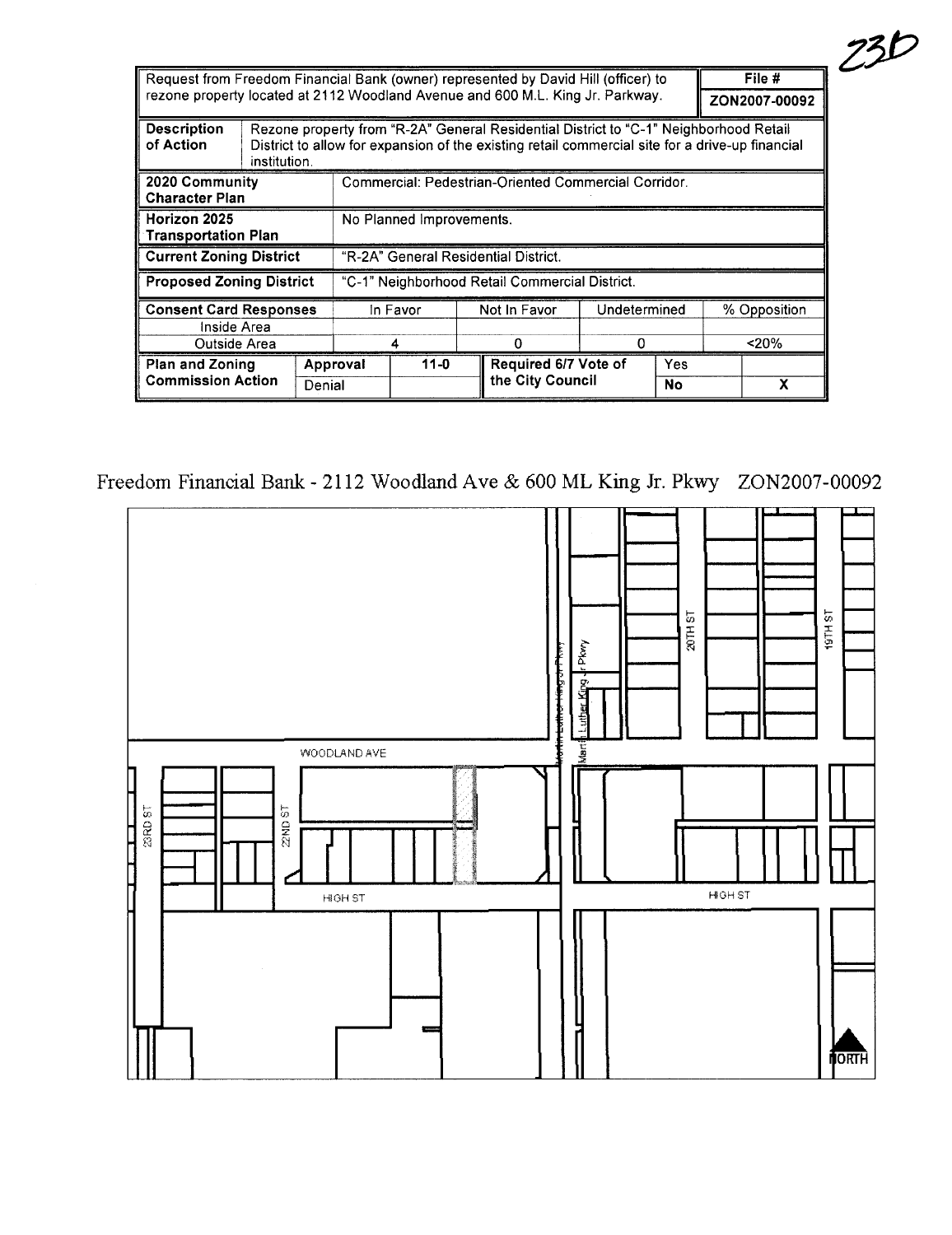| uate<br>$\mathcal{Z}$ |
|-----------------------|
| Agenda Item           |

Roll Call  $#$ 

August 6, 2007

Honorable Mayor and City Council City of Des Moines, Iowa

Members:

Communication from the City Plan and Zoning Commission advising that at their meeting held July 19, 2007, the following action was taken:

# COMMISSION RECOMMENDATION:

After public hearing, the members voted 11-0 as follows:

| <b>Commission Action:</b> | Yes | Nays | Pass | Absent |
|---------------------------|-----|------|------|--------|
| David Cupp                |     |      |      | Χ      |
| <b>Shirley Daniels</b>    | Х   |      |      |        |
| Dann Flaherty             | Χ   |      |      |        |
| Bruce Heilman             | Χ   |      |      |        |
| Jeffrey Johannsen         | Χ   |      |      |        |
| Greg Jones                | Χ   |      |      |        |
| <b>Frances Koontz</b>     |     |      |      | Х      |
| Kaye Lozier               | х   |      |      |        |
| Jim Martin                |     |      |      | Χ      |
| <b>Brian Millard</b>      | Χ   |      |      |        |
| <b>Brook Rosenberg</b>    |     |      |      | Χ      |
| Mike Simonson             | X   |      |      |        |
| <b>Kent Sovern</b>        | x   |      |      |        |
| Tim Urban                 | x   |      |      |        |
| Marc Wallace              | x   |      |      |        |

APPROVAL of a request from Freedom Financial Bank, represented by David Hill (officer), for vacation and conveyance of that portion of the east/west alley extending east from 22nd Street between Woodland Avenue and High Street which adjoins the property owned by the Bank at 2112 Woodland Avenue, subject to the following conditions: (11-2007-1.15)

- 1. Dedication of a cross-access easement through the Bank's property at 2112 Woodland Avenue for vehicular access between the remaining alley and Woodland Avenue.
- 2. Provision of easements for any existing utilities.

By same motion and vote, members recommended APPROVAL of a request to rezone property located at 2112 Woodland Avenue and 600 M. L. King Jr. Parkway from "R-2A" General Residential District to "C-1" Neighborhood Retail District to allow for expansion of the existing retail commercial site for a drive-up financial institution. (ZON2007 -00092)



CITY PLAN AND ZONING COMMISSION ARMORY BUILDING 602 ROBERT D. RAY DRIVE DES MOINES. IOWA 50309 -1881 (515) 283-4182

> ALL-AMERICA CITY 1949,1976,1981 2003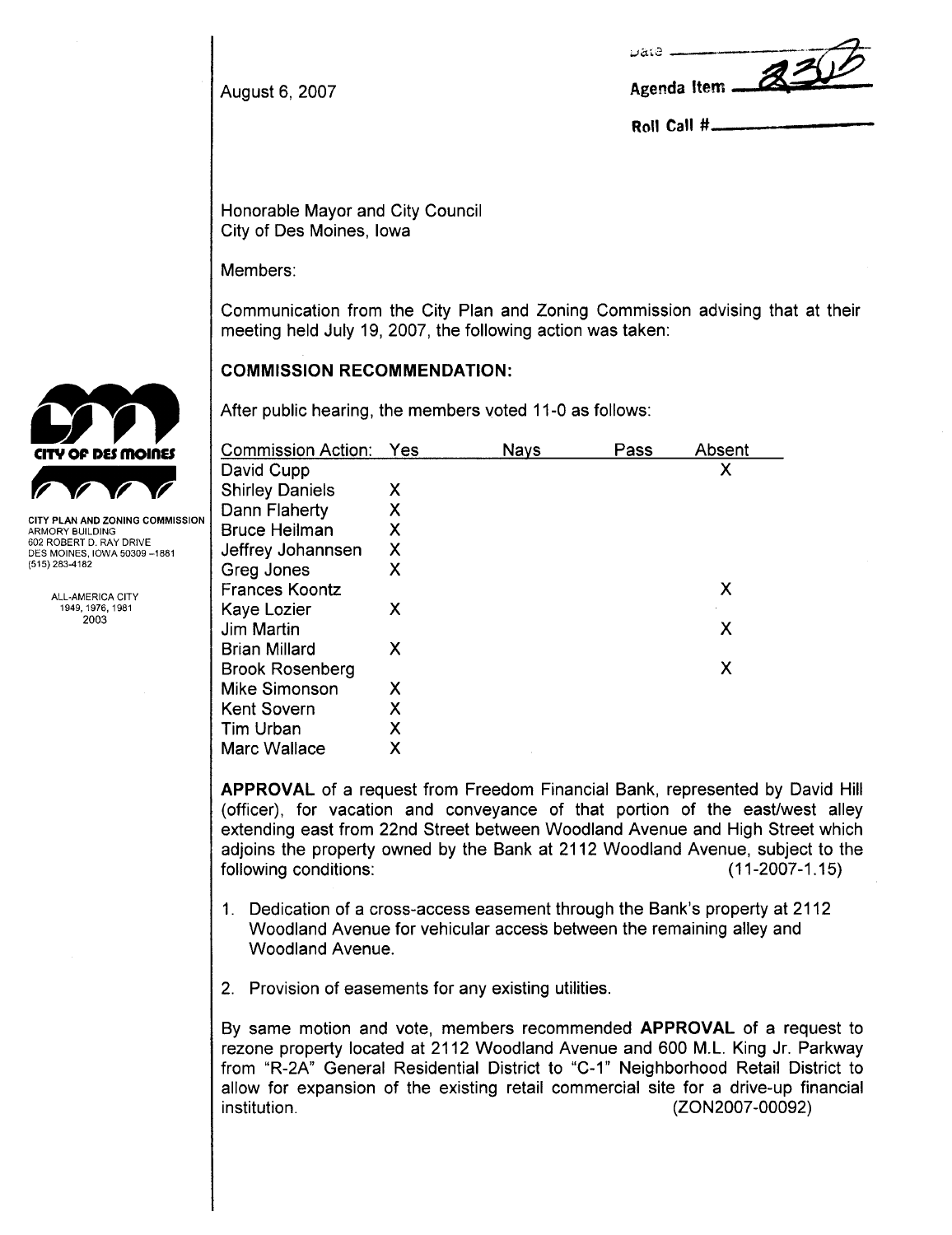Vacation/Conveyance Written Responses 1 In Favor o In Opposition

Rezoning Written Responses 4 In Favor o In Opposition

This item would not require a 6/7 vote of the City Council.

# STAFF RECOMMENDATION AND BASIS FOR APPROVAL

Part A) Staff recommends approval of the requested vacation and conveyance subject to the following conditions:

- 1. Dedication of a cross-access easement through the site between the remaining alley and Woodland Avenue.
- 2. Provision of easements for any existing utilities.

Part B) Staff recommends that the Commission find the requested rezoning in conformance with the Des Moines' 2020 Community Character Plan.

Part C) Staff recommends approval of the requested rezoning to "C-1" Neighborhood Retail District.

### STAFF REPORT

- 1. Purpose of Request: The applicant has purchased the former Art Store site with the intent of opening a bank with a drive-thru teller lane on the west side of the building. To accomplish this a drive lane must be constructed though a portion of the site that is residentially zoned and though the subject alley segment.
- 2. Size of Site: Rezoning  $-0.32$  acres. Alley vacation  $-14' \times 50'$ .
- 3. Existing Land Use (site): Vacant lot.
- 4. Adjacent Land Use and Zoning:

North - "R1-60"; Use is Woodland Cemetery.

**South - "C-2"; Use is a medical clinic.** 

**East**  $-$  "C-1"; Use is the former Art Store building.

 $West - "R-2A"$ ; Uses are a City park and a single-family dwelling.

- 5. General Neighborhood/Area Land Uses: The immediate area is characterized by residential properties with commercial uses along the Martin Luther King Jr. Parkway and Ingersoll Avenue corridors.
- 6. Applicable Recognized Neighborhood(s): Woodland Heights.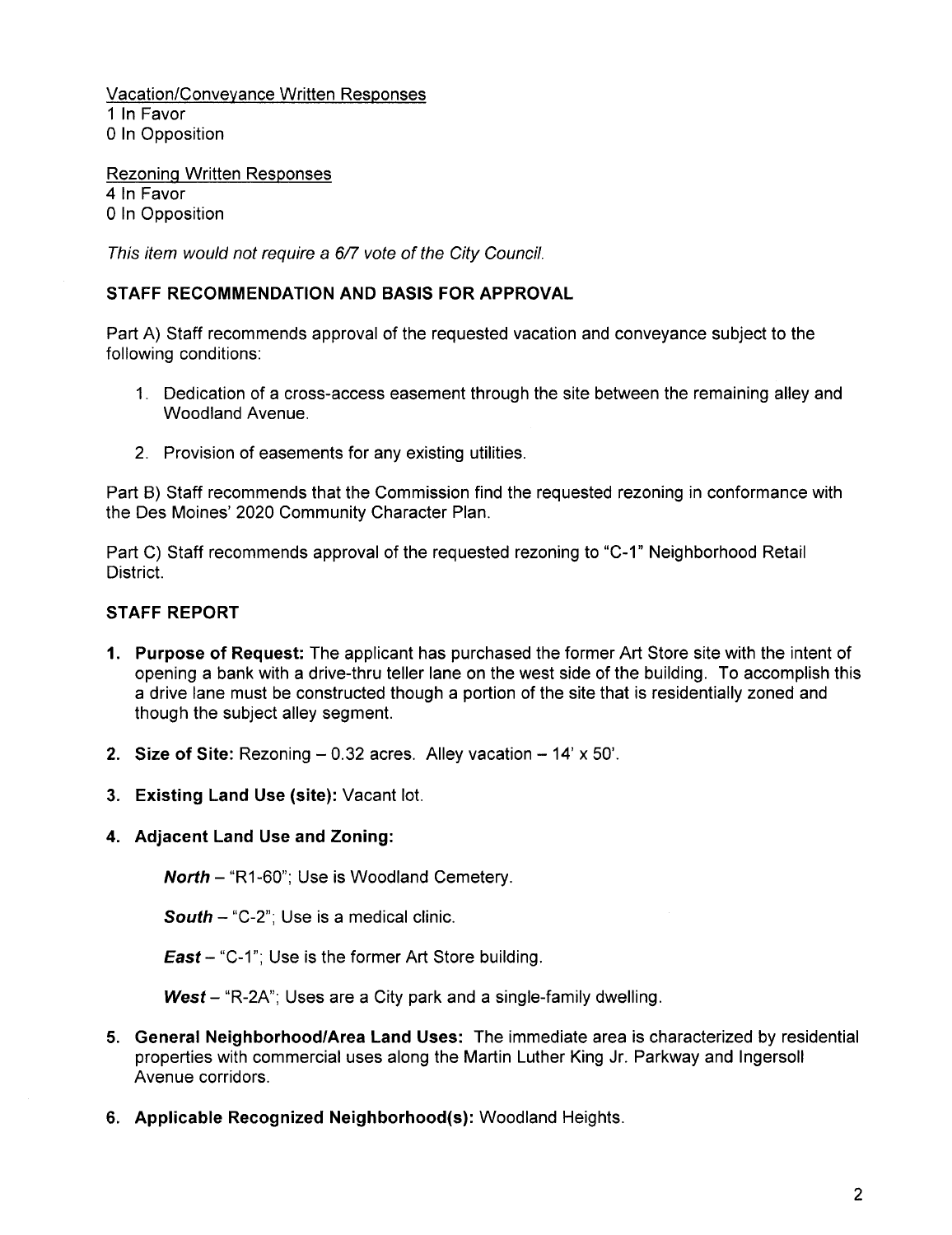- 7. 2020 Community Character Land Use Plan Designation: Commercial: Pedestrian-Oriented Commercial Corridor.
- 8. Applicable Regulations: The Commission reviews all proposals to vacate land dedicated for a specific public purpose, such as for streets and parks, to determine whether the land is still needed for such purpose or may be released (vacated) for other use. The recommendation of the Commission is forwarded to the City CounciL.

The Commission also reviews all proposals to amend zoning regulations or zoning district boundaries within the City of Des Moines. Such amendments must be in conformance with the comprehensive plan for the City and designed to meet the criteria in §414.3 of the Iowa Code. The Commission may recommend that certain conditions be applied to the subject property if the property owner agrees in writing, prior to the City Council Hearing. The recommendation of the Commission will be forwarded to the City CounciL.

# II. ADDITIONAL APPLICABLE INFORMATION

- 1. Natural Features: The subject portion of the site contains 12 trees. The submitted site sketch indicates that 1 of the trees would need to be removed. The entire site generally slopes downward towards the southwest.
- 2. Site Plan Review: The applicant must demonstrate compliance with the City's storm water management, landscaping and buffering requirements during the site plan review process. The City's Landscaping Standards for "C-1" Districts generally require the following:
	- . 20% open space with a minimum of 1 overstory deciduous tree, 1 evergreen tree and 1 shrub for every 2,500 square feet of required open space.
	- . 10'-wide bufferyards along property lines that adjoin a "R" District or residential use with a 5'-tall, 75% opaque fence or wall, and 2 overstory trees and 5 evergreen trees per 100 lineal feet of property line.
	- . 1 overstory tree and 3 shrubs must be proved along the perimeter of parking lots for every 50 lineal feet of frontage.
- 3. Utilities: Easements must be provided for any identified utilities. Staff is not aware of any utilities in the subject alley at this time.
- 4. Street System: The subject alley dead ends into the exiting commercial site. Access to the alley is provided though the existing drives on the subject site. The applicant is proposing to vacate an additional 50' of alley that adjoins their site to the north and south. The submitted site sketch indicates that traffic would still be able to access the eastern end of the alley though the applicant's property. Staff recommends that the provision of an access easement for traffic entering or exiting the alley as a condition of approvaL.
- 5. Access or Parking: The submitted site sketch indicates the parking lot and drive-thru teller lanes will be accessed from the existing driveway to Woodland Avenue.

# SUMMARY OF DISCUSSION

There was no one in the audience to speak on this item.

Kent Sovern: Moved to approve the requested rezoning to "C-1" Neighborhood Retail District and approve the requested vacation and conveyance subject to the following conditions: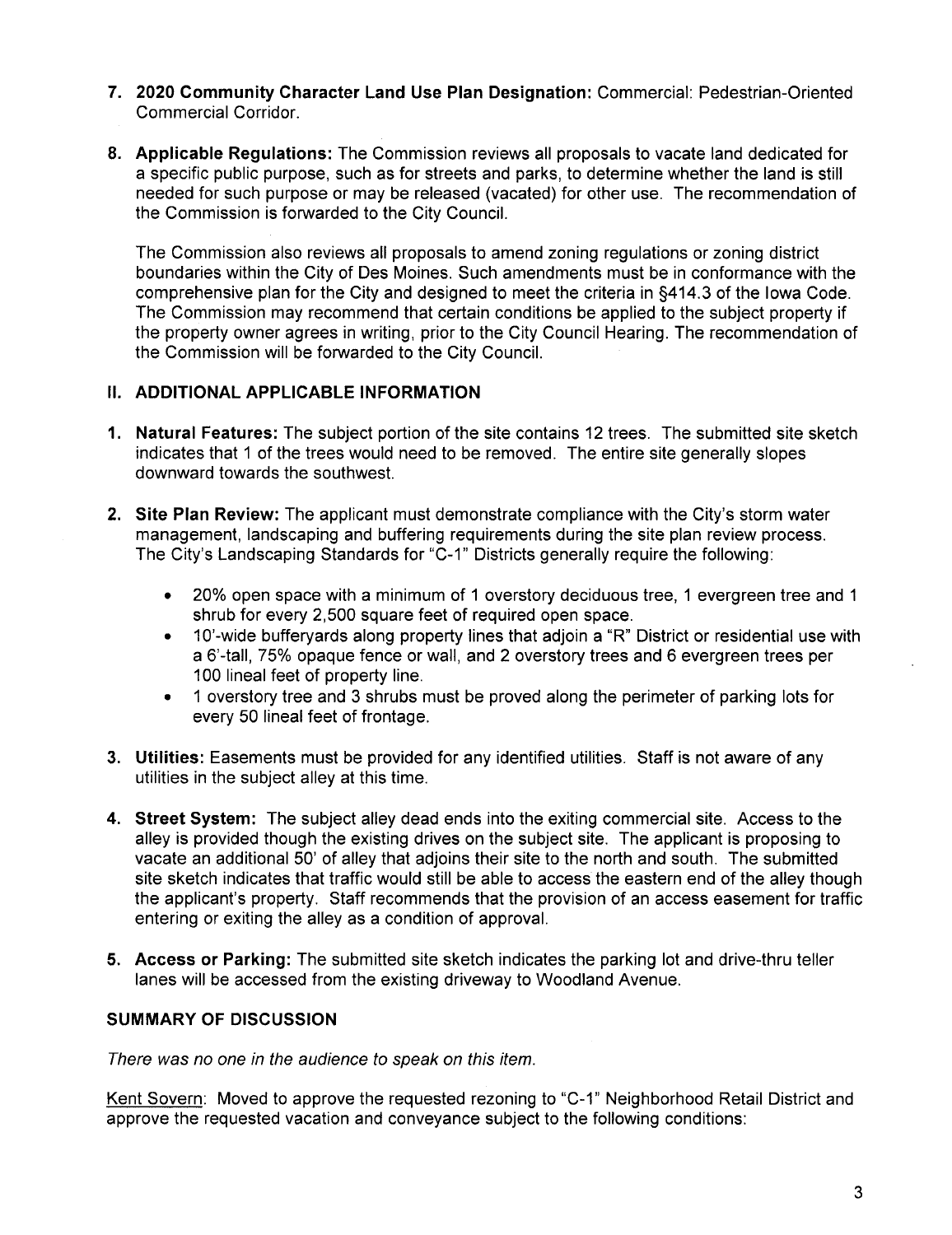

- 1. Dedication of a cross-access easement through the site between the remaining alley and Woodland Avenue.
- 2. Provision of easements for any existing utilities.

Motion passed 11-0.

Respectfully submitted,

Michael Ludwig, AICP

Planning Administrator

MGL:dfa

Attachment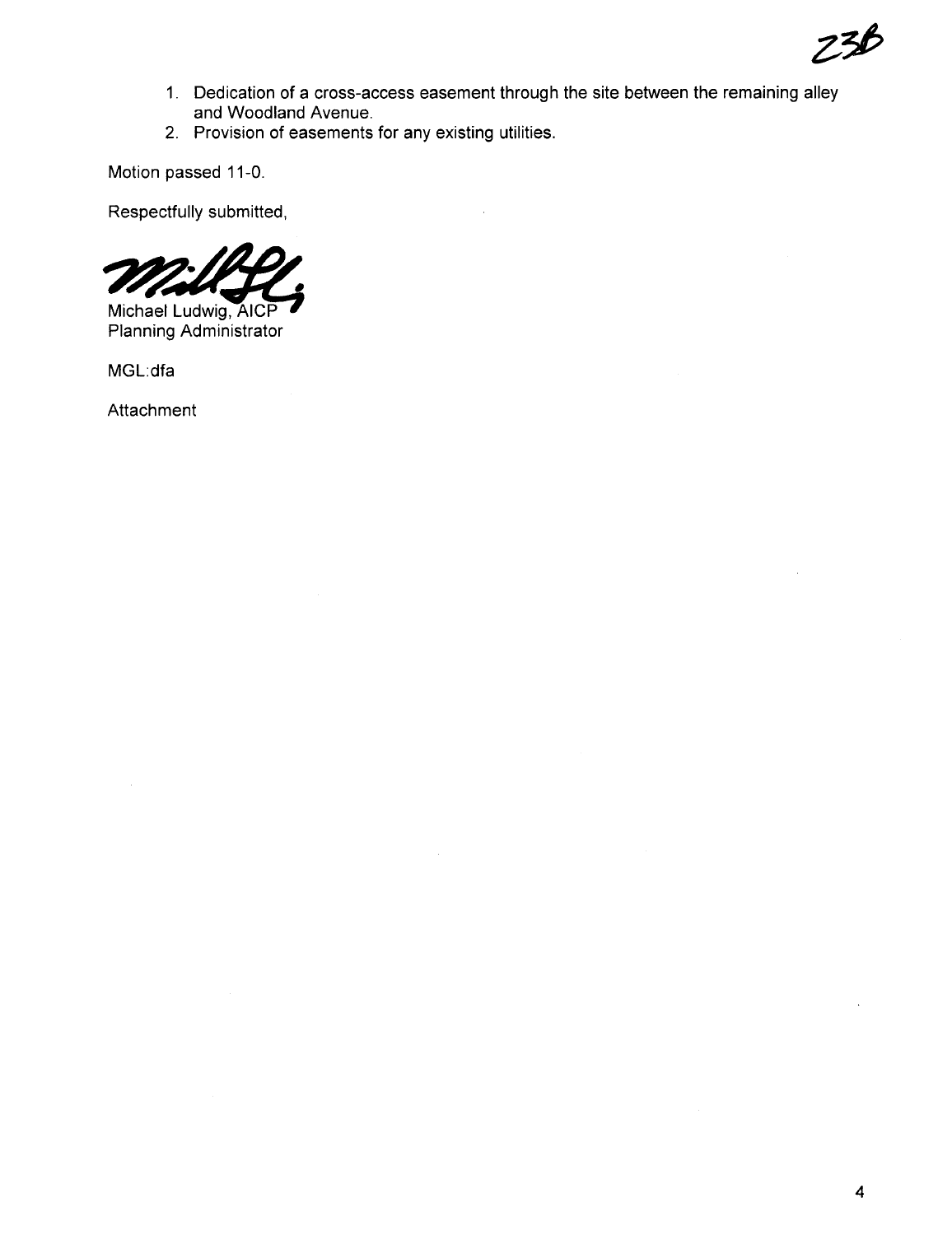2007 00092 Date  $7 - 12 - 07$ Iten in favor of the request.  $\sum$  $\blacksquare$  $($  am not  $)$ (Circle One) **RECEIVED** MCBrid pous las **Print Na** JUL 196 nnz Signatu COMMUNITY DEVELOPMENT DSM Address<sub>11</sub>  $75$  $\overline{\mathcal{A}}$  $5021$ on for opposing or approving this request may be listed below: Rea great white to our neigh toochood WOODLAND NOTCATS NOMA DOLA يجفظ

|                                            | Item 2007 0BBS MOTHES IA 5013                                      |            |
|--------------------------------------------|--------------------------------------------------------------------|------------|
| am ) ( am not ) in favor of the request.   |                                                                    |            |
| Circle <b>ORECEIVED</b> JUIL 2007          | <b>PM</b>                                                          |            |
|                                            | Print Name                                                         |            |
| CULUL 1 8 2007 MENT                        | <b>Signature</b>                                                   |            |
|                                            |                                                                    | BJAUN, UDM |
| COMMUNITY DEVELOPMENT<br><b>DEPARTMENT</b> | Address Co.90C                                                     |            |
|                                            | Reason for opposing or approving this request magnet listed below: |            |
|                                            |                                                                    |            |
|                                            |                                                                    |            |
|                                            |                                                                    |            |
|                                            |                                                                    |            |
|                                            |                                                                    |            |
|                                            |                                                                    |            |
|                                            |                                                                    |            |